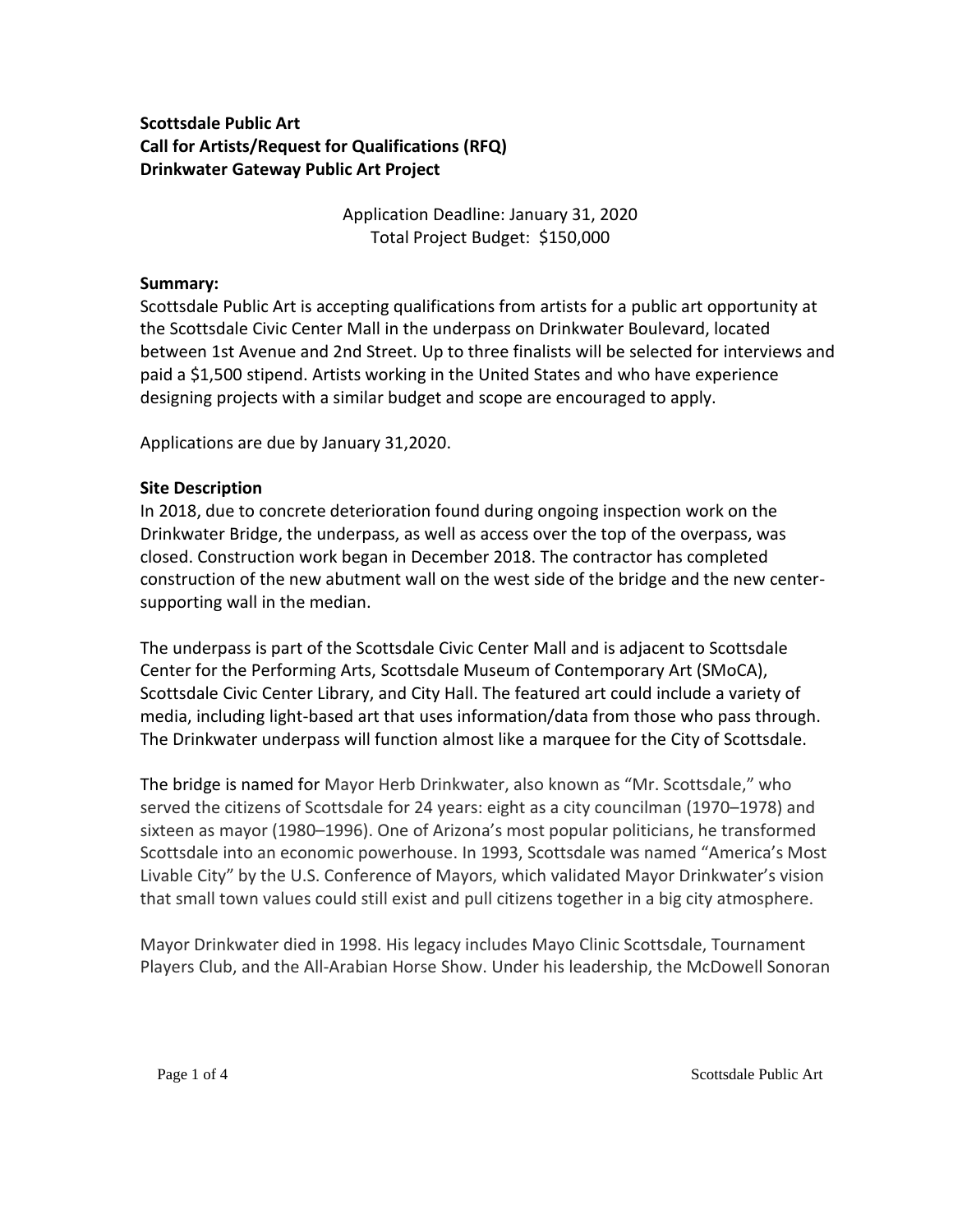Preserve was established.

## **Scope and Project Description**

The scope for the public art project focuses on the selected artist providing artwork that is responsive to the site, honors the legacy of Mayor Drinkwater, provides high visibility as a gateway feature to the Mall, and establishes a unique sense of place for the Drinkwater underpass and bridge.

Proposed art installation for Drinkwater underpass may:

- Use walls of the tunnel for a textural art experience.
- Illuminate underside of planters at the entrances/exits to the underpass.
- Incorporate dynamic lighting, though it may not be rapidly changing.
- Be placed on top of and in between tiered planters located on the north and south ends of the bridge.
- Use lightweight metal or other material to bolt to north/south face of uppermost tiered planters in order to be visible from the roadway (subject to weight restrictions).

Proposed art installations for Drinkwater underpass shall not:

- Encourage pedestrians to enter non-pedestrian areas.
- Be such that it may be perceived to conflict with traffic control measures, nor may it be perceived to be directing traffic (limit use of standard traffic control colors).
- Be distracting to drivers.
- Interfere with tunnel lighting.

During bridge construction, the City instructed the contractor to create connection points and conduits for electrical and data lines that could potentially be used as part of a lightbased, data-driven public artwork. The selected artist will be given knowledge of these key points as they work on their design.

The budget for the project is inclusive of all costs associated with the planning, design, fabrication, installation, and completion phases of this project, including the artist selection process costs. The budget includes all costs for travel for site visits, community meetings, and meetings between the artist and affected stakeholders. The budget also includes all taxes and insurance.

#### **Selection Process**

An artist-selection panel will be convened to evaluate all submissions and select three to four artist finalists for interviews. Pending interviews, one artist and an alternate will be selected for the project. Finalists will receive a \$1,500 stipend to cover travel and related expenses associated with the interview. A proposal is not required from finalists selected for interviews.

Page 2 of 4 Scottsdale Public Art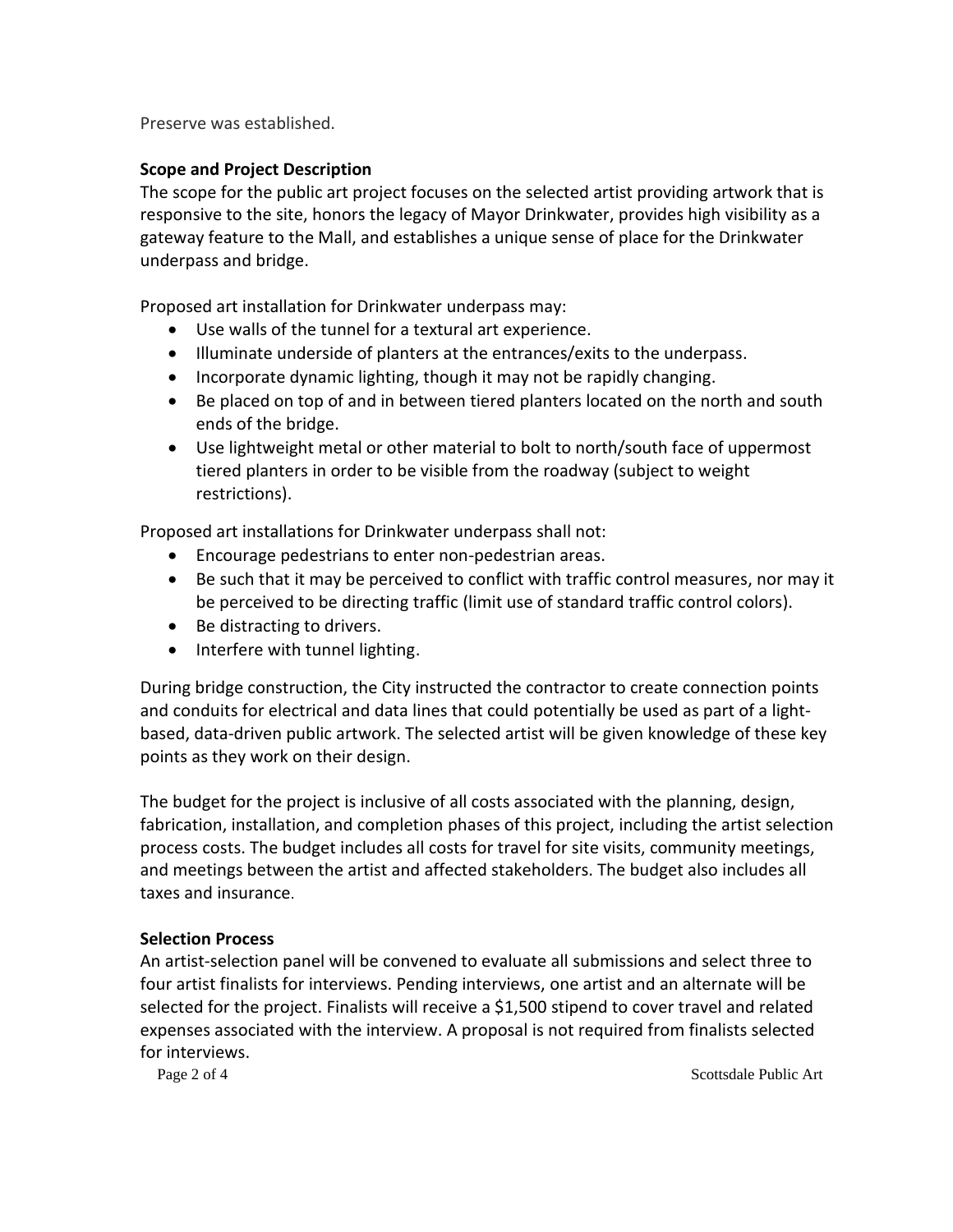Selection criteria include the applicant's professional qualifications, proven ability to complete projects of a similar scope, artistic merit as evidenced by the submitted materials, and demonstrated ability to work with government agencies and stakeholders in the creation of site enhancements for a public art project.

The project artist(s) will be recommended by the selection panel for approval by the Scottsdale Public Art Advisory Board, based on the review of images and other application materials. The Advisory Board approves art concepts and the project scope and budget, thereby allowing the artist creative license within the established project plan. Contract and project plan are to be negotiated with Scottsdale Public Art. The Advisory Board reserves the right to reject any and all applications.

#### **Scottsdale Public Art**

In 1985, Scottsdale adopted a 1 percent for art ordinance and established Scottsdale Public Art with the goal to enhance the quality of life afforded area residents and visitors. Projects underway include work by Phillip K Smith III (The Art Office), Marc Fornes and THEVERYMANY Studio, and Jody Pinto.

Scottsdale Public Art seeks to incorporate the highest quality art in Scottsdale's public places in order to enhance the City's cultural and artistic identity and presence. Public art in Scottsdale is meant to combine a spirited perspective of traditional and new iconographies as well as celebrate and invigorate the vitality of public life.

Scottsdale Public Art advocates, promotes, and enables the integration of the work and ideas of artists into many facets of planning, design, and building in the community. Public art effectively invites community participation at all phases, from artist selection to dedication. During the design process, an average of 250 people may review each public art project. Artists compete for a commission at a specific location; a project panel comprised of city residents and art and design professionals chooses the artist; and the artist's design is then presented at public meetings prior to approval and fabrication. In many cases, the artist becomes an integral member of the project design team.

Scottsdale Public Art is managed by the Scottsdale Cultural Council, a private, nonprofit management organization that administers the arts and cultural affairs of the City of Scottsdale, Arizona, and also manages Scottsdale Center for the Performing Arts, Scottsdale Museum of Contemporary Art (SMoCA), and Scottsdale Arts Learning & Innovation.

#### **Scottsdale, Arizona**

Scottsdale is the major resort center of the Phoenix metropolitan area. Although not all of the local major resorts are located in the City, Scottsdale contains the core of specialty shopping, art galleries, and recreational facilities and many of the cultural and sporting

Page 3 of 4 Scottsdale Public Art